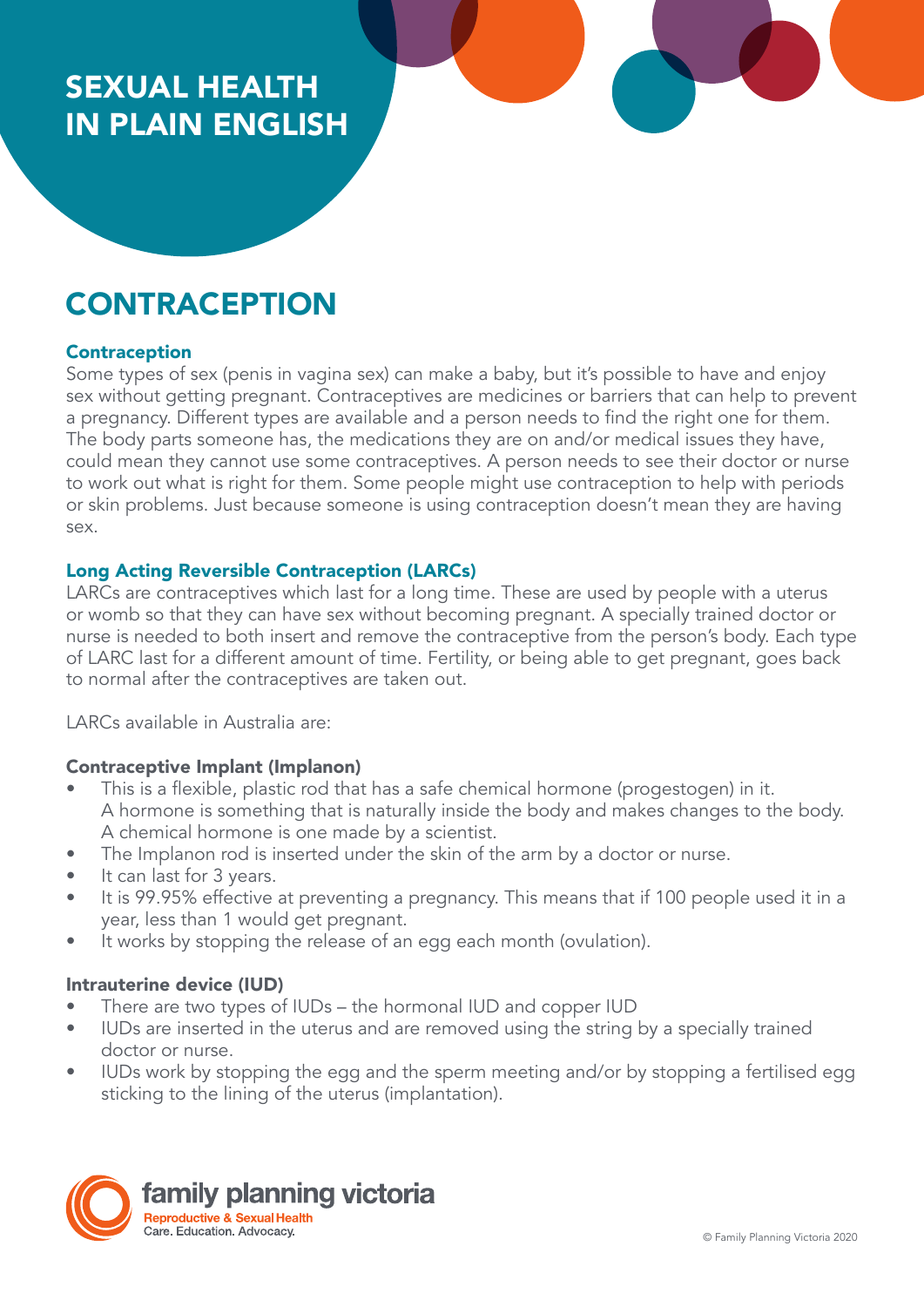# • Hormonal IUD (often called Mirena or Kyleena)

- The hormonal IUD contains a safe chemical hormone (progestogen) in a small 'T'-shaped piece of plastic.
- It can last for 5 years.
- It is 99.8% effective.
- Copper IUD
	- **The Copper IUD contains copper, a type of metal, instead of hormones.**
	- It can last for 5-10 years (depending on which type you use).
	- It is 99.5% effective.

# Other methods of contraception

#### Contraceptive injection

- This is another contraceptive that a person does not have to think about every time they have sex.
- It lasts for 12 weeks and then a person needs to have a new injection.
- It contains a safe chemical hormone (progestogen).
- The contraceptive injection ranges in effectiveness from 96-99.8%.
- Once this contraceptive method is stopped, it can take a while for fertility to get back to normal.

# Vaginal ring

- This is a soft, plastic ring that contains safe chemical hormones (oestrogen and progestogen).
- The ring is put into the vagina and stays there for 3 weeks. It is then taken out for the person to have a period. After a week, a new ring is put in.
- The vaginal ring ranges in effectiveness from 93-99.5%.

#### Contraceptive pill

There are 2 types of pills, the Combined Oral Contraceptive (COC) pill and the Progestogen only (POP) pill.

- Combined Oral Contraceptive (COC) Pill
	- Has the hormones oestrogen and progestogen in it
	- Ranges in effectiveness from 93-99.5%
	- **A** tablet taken every day
	- Must be taken at the same time every day to work properly.
- Progestogen only (POP) Pill
	- Has the hormone progestogen in it
	- Ranges in effectiveness from 93-99.5%
	- **A tablet taken every day**
	- Must be taken at the same time every day to work properly.

Remember: Some of these contraceptives may not be right for every person. People need to talk to a doctor or nurse to work out what is right for them.

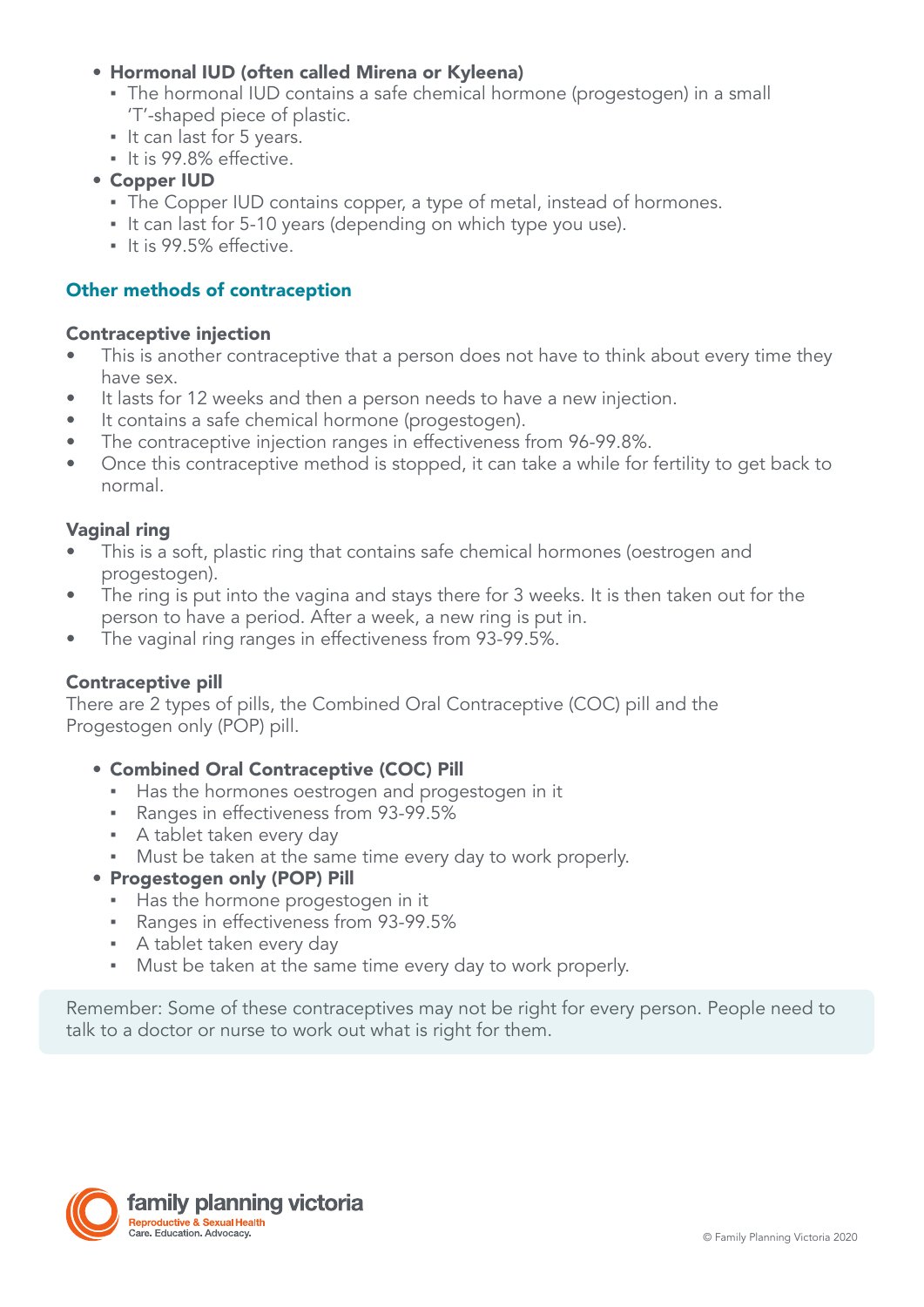### Barrier methods

This is when something is put between the sperm and the egg to stop them meeting and starting a pregnancy.

Some barriers methods of contraception are:

### Condoms

- Condoms are the only type of contraception that also protect against Sexually Transmissible Infections (STIs) (sometimes called sex germs).
- Condoms are available at chemists, supermarkets, adult stores and most petrol stations.

#### • External condoms

- These are thin rubber (usually latex) tubes that cover an erect (stiff) penis or sex toy before sex.
- **External condoms range from 88-98% effective.**
- Internal condoms
	- **•** These are a type of thin rubber tube that is put inside the vagina or anus before sex.
	- **Internal condoms range from 79-95% effective.**

#### Diaphragm (Caya®)

- This is a cup-shaped device that is put into the vagina before having vaginal sex.
- It can be put in up to 6 hours before sex and must stay in for about 6 hours after vaginal sex.
- The diaphragm ranges between 82-86% effective.
- These can be bought at a chemist, but it is best to have a doctor or nurse check that it is being put in the right place before you need to put it in for sex.
- Diaphragms do not protect against STIs.

#### Emergency contraception

Emergency contraception, sometimes called 'the morning after pill', is used if other contraceptive methods have failed or you didn't use any, and you are worried you might get pregnant.

- There are 2 types of emergency contraception (EC).
- The copper IUD can be used as a form of EC.
- EC also comes in tablet form.
- Someone should only use these in an emergency. An example might be that someone wasn't using a hormonal method of contraception (like a pill, IUD or rod) and the condom broke, or someone forgot to take their oral contraceptive pill, or there wasn't any contraception used at all.
- Emergency contraception needs to be taken as soon as possible after having sex.
- EC tablets can be accessed by going to a doctor or going directly to a pharmacy/chemist.

#### Permanent method

There are permanent ways to prevent pregnancy. These involve an operation depending on the body parts a person has.

#### Tubal surgery

- This is used for people with a female reproductive system.
- The surgery involves clipping or putting a coil in small tubes inside the body to block the egg from moving into the uterus (womb).



family planning victoria Reproductive & Sexual Health Care, Education, Advocacy.